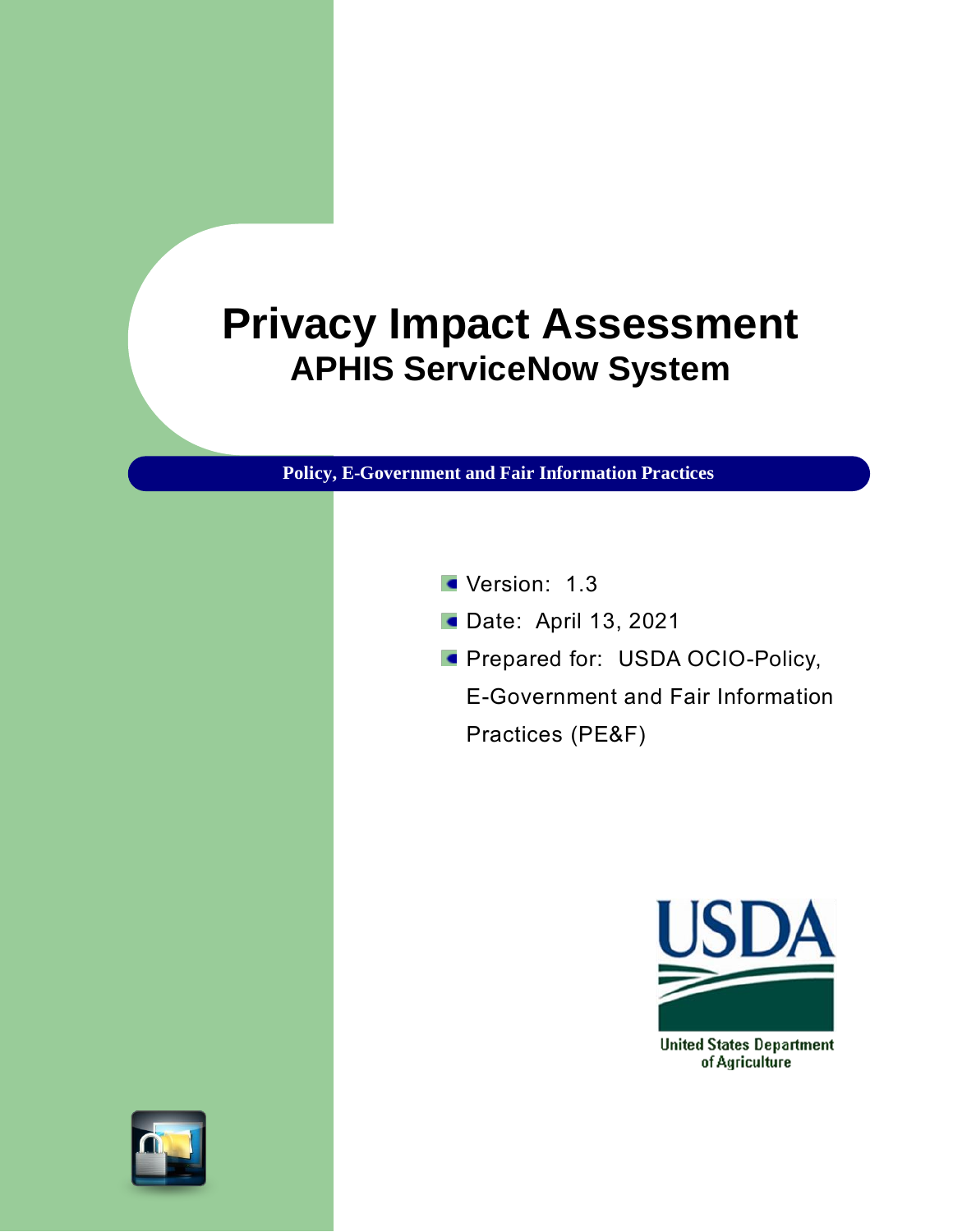

# **Privacy Impact Assessment for the APHIS ServiceNow System**

**April 13, 2021**

## **Contact Point**

M. Brandon Peach Animal and Plant Health Inspection Service (919) 855-7139

## **Reviewing Official**

Tonya Woods, APHIS Privacy Act Officer United States Department of Agriculture *(301) 851-4076*

Chief Privacy Office Office of Chief Information Office *United States Department of Agriculture*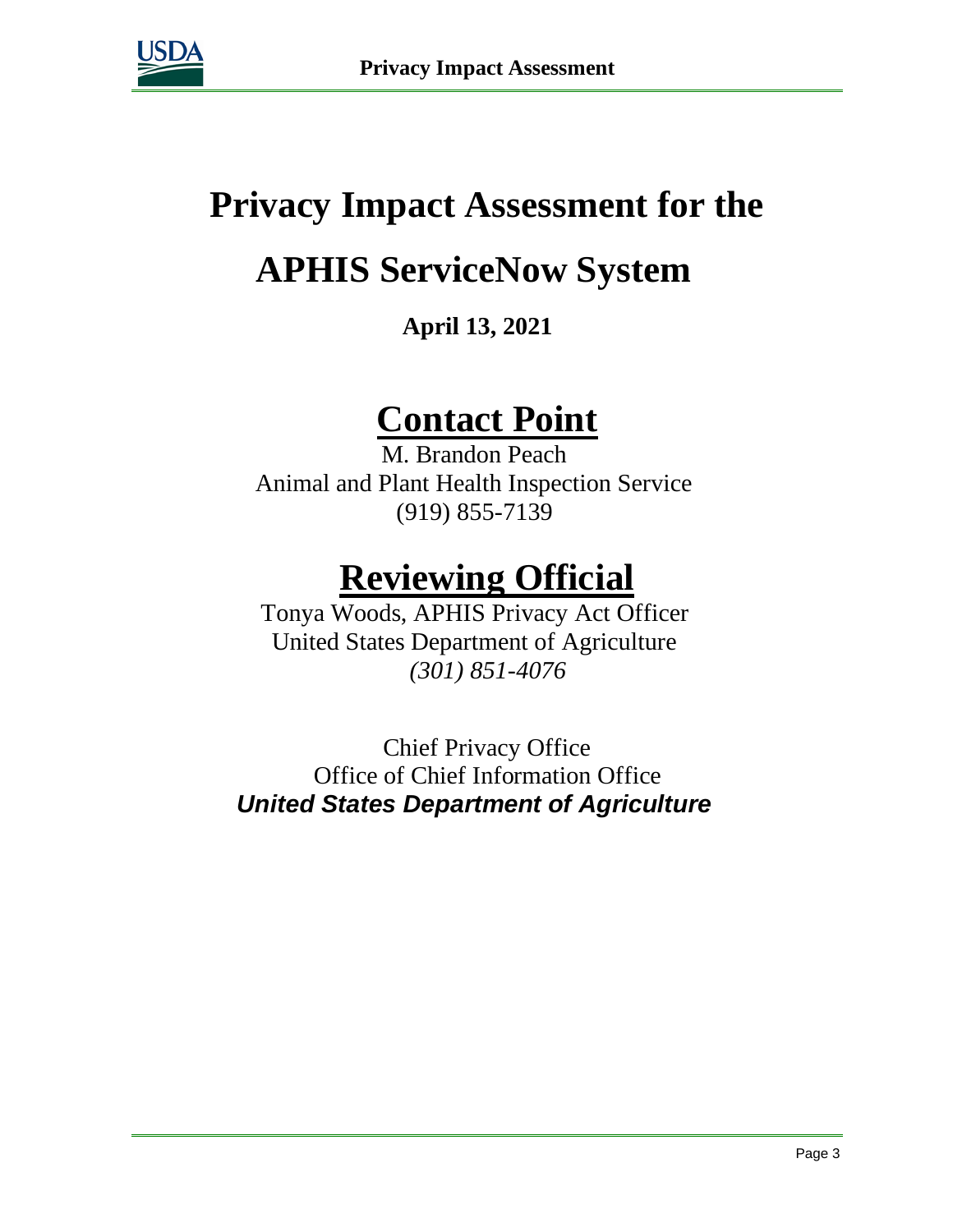

## Abstract

This Privacy Impact Assessment (PIA) is for the USDA, Animal and Plant Health Inspection ServiceNow System. The ServiceNow Software as a Service (SaaS) provides Information Technology Service Management (ITSM) capabilities. The PIA was conducted because the ServiceNow SaaS has the potential to store personally identifiable information (PII) within the cloud provided solution.

## **Overview**

The Animal and Plant Health Inspection Services (APHIS) of the United States Department of Agriculture (USDA) is charged with protecting the health and value of American agriculture and natural resources from the introduction of destructive plant and animal diseases and pests. These efforts support the overall mission to protect and promote agriculture and natural resources. The purpose of the ServiceNow SaaS is to provide complete ITSM capabilities to federal and non-federal employees working to fulfill the mission of inspecting and protecting animal and plant materials within the United States.

Marketing and Regulatory Programs Business Services (MRPBS) is located within APHIS, which is the lead agency in providing administrative support for Marketing and Regulatory Programs (MRP). MRPBS has several divisions which address a variety of employee and customer needs: to provide administrative support services in the area of budget, finance, human resources, information technology, procurement, emergency incident management, property management, and related administrative services.

This PIA is being created for the APHIS ServiceNow instance which is a cloud provided solution.

## Section 1.0 Characterization of the Information

The following questions are intended to define the scope of the information requested and/or collected as well as reasons for its collection as part of the program, system, rule, or technology being developed.

#### **1.1 What information is collected, used, disseminated, or maintained in the system?**

APHIS ServiceNow collects workstation (computer, tablet, server names) name, email address, contact numbers, general location (i.e. State or Intl.) and if the data is coming from a Government employee or someone from the general public in order to get IT service.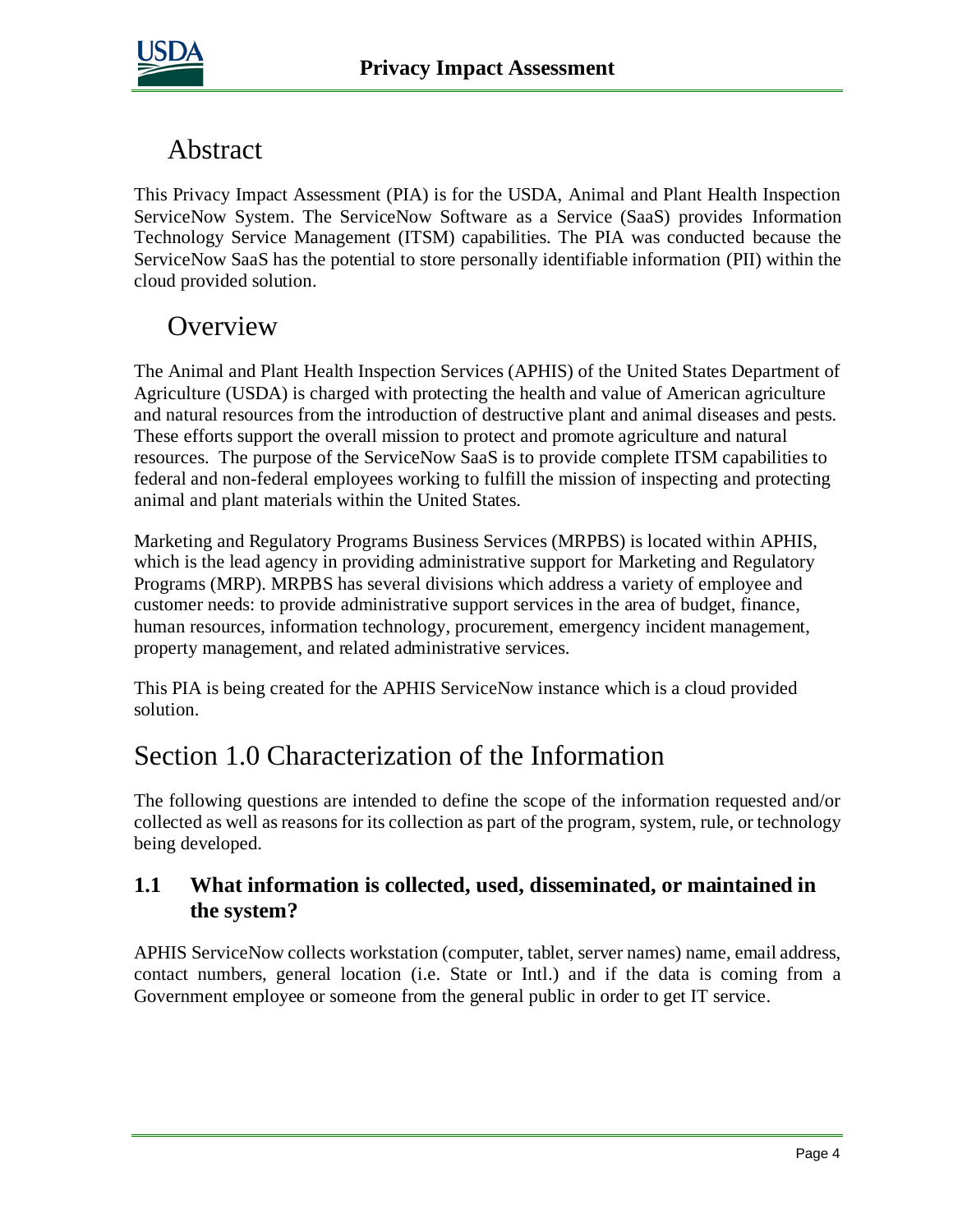

#### **1.2 What are the sources of the information in the system?**

Information sources for the system include user-generated data from fulfillers and users participating in the various business process hosted on the MRP ServiceNow platform as well as automated imports for User data from the USDA Enterprise Active Directory (EAD).

#### **1.3 Why is the information being collected, used, disseminated, or maintained?**

The data is being collected in order to provide helpdesk services to the customer for various APHIS and AMS-owned applications, as well as managing operations and business management processes internal to MRP Information Technology Branch. The information may be used to create reports and other files related to customer query and problem response; query monitoring; and customer feedback records; and related trend analysis and reporting.

#### **1.4 How is the information collected?**

APHIS and Agriculture Marketing Service (AMS) affiliated information come from the Enterprise Active Directory (EAD). Non-APHIS affiliated information is provided by the customer via emailed or provided over the phone to the helpdesk personnel. Configuration items are imported into the ServiceNow system manually by manual process.

#### **1.5 How will the information be checked for accuracy?**

APHIS and AMS affiliated data is validated against EAD regularly and non-APHIS or AMS affiliated is verified manually each time a user calls in or an issue is discovered. When data is provided via email the data is entered into the Service Desk solution as provided by the customer and is not checked for accuracy.

When the data is provided over the phone, the only validation of the data happens when the information about the customer's contact information is automatically pulled directly from Active Directory when the correct customer is selected in the search box.

For e-Authentication (eAuth) related system access and transactions, eAuth does this externally.

#### **1.6 What specific legal authorities, arrangements, and/or agreements defined the collection of information?**

**MRP ServiceNow has been established to support MRP APHIS and AMS agency programs through agreement between MRP IT. Authority to conduct these processes are supported in the following legal authorities:**

> a. It is required under Clinger-Cohen Act of 1996 and the E-Government Act of 2002. Guidance can be found in Appendix III to OMB Circular No. A-130 and NIST SP 800-30, *Risk Management Guide for Information Technology Systems*.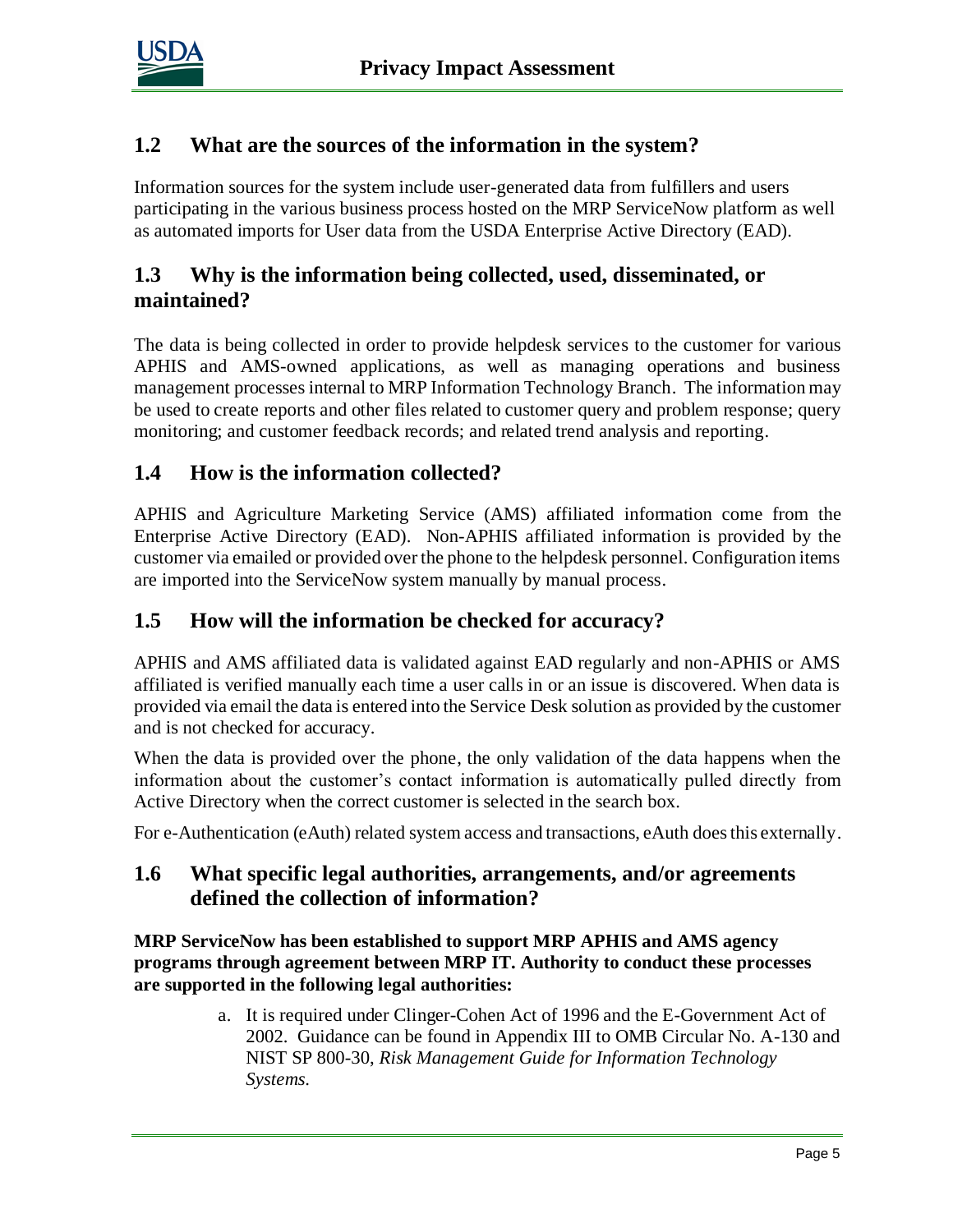

- b. E-Government Act of 2002 (H.R. 2458/Pub. L. 107-347); Public Law 107-347
- c. OMB Circular A-130: Managing Information as a Strategic Resource
- d. OMB Circular A-119: Federal Participation in the Development and Use of Voluntary Consensus Standards and in Conformity Assessment Activities
- e. OMB M-11-29
- f. Homeland Security Presidential Directive 12 (HSPD-12)

#### **1.7 Privacy Impact Analysis: Given the amount and type of data collected, discuss the privacy risks identified and how they were mitigated.**

The primary privacy risk was the unauthorized disclosure of employee and other personal data, as identified in Section 1.3. Privacy rights of the employees and external parties/persons will be protected by USDA, APHIS and MRPBS management by the following means:

- Designated technician shall have access to the data in the system is controlled by formal authorization. Each individual's supervisor must identify (authorize) what functional roles that individual needs in the APHIS ServiceNow instance.
- All access to the system is controlled by the USDA eAuth. No action can be performed without first authenticating into the system.
- Application limits access to relevant information by assigned application functions to roles. This prevents access to unauthorized information.

The USDA eAuth warning banner must be acknowledged at application login.

## Section 2.0 Uses of the Information

The following questions are intended to delineate clearly the use of information and the accuracy of the data being used.

#### **2.1 Describe all the uses of information.**

The information is only used as contact information in order to provide service to the customer. Configuration information is used to assist customers or other IT service management function

#### **2.2 What types of tools are used to analyze data and what type of data may be produced?**

Not Applicable – no special tools are used.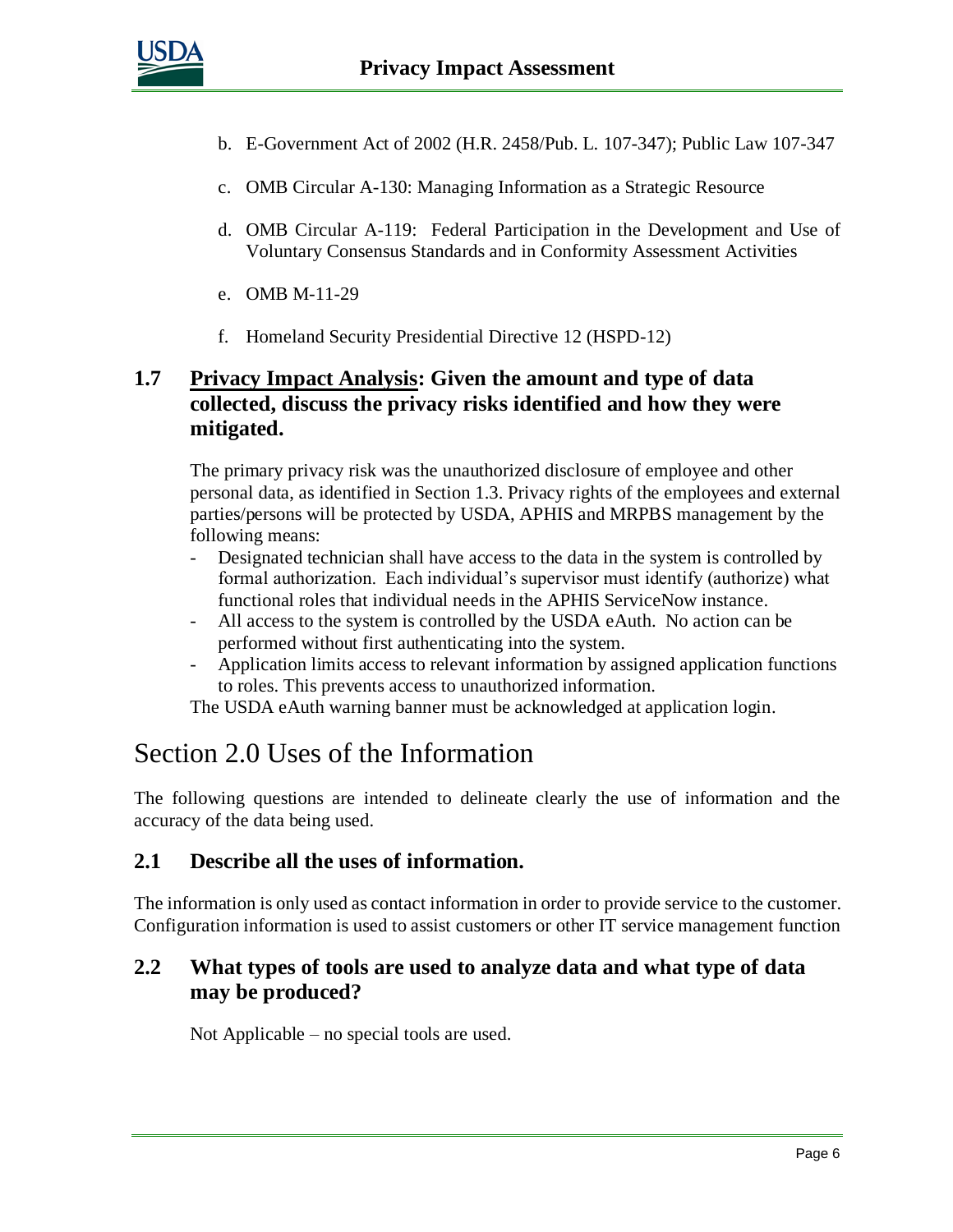

#### **2.3 If the system uses commercial or publicly available data please explain why and how it is used.**

Not Applicable.

#### **2.4 Privacy Impact Analysis: Describe any types of controls that may be in place to ensure that information is handled in accordance with the above described uses.**

The APHIS ServiceNow instance is protected through the user of eAuth/ADFS and LincPass.

### Section 3.0 Retention

The following questions are intended to outline how long information will be retained after the initial collection.

#### **3.1 How long is information retained?**

APHIS is proposing to retain information/records. Items are retained per the General Records Schedule (GRS) 24: Information Technology Operation and Management Records, with one set of records following a newly established schedule. Records are destroyed based on the subject matter. http://www.archives.gov/records-mgmt/grs.html

The data is retained as per specified for system backup and tape libraries. Data is backed up as a monthly full backup, with daily incremental backups, and then superseded by the next full backup. System Data is retained for based on the type of data. User records are retained in operation for a minimum of three years prior to being archived. System logs are retained indefinitely in a on-premise server. Records dealing with processes occurring on the MRP ServiceNow instance are retained indefinitely in the ServiceNow instance or instance archive. Data archives are retained indefinitely.

#### **3.2 Has the retention period been approved by the component records officer and the National Archives and Records Administration (NARA)?**

The scheduling of the records retention schedule has not been approved by NARA. The request has been submitted and pending approval since April 2019*.*

#### **3.3 Privacy Impact Analysis: Please discuss the risks associated with the length of time data is retained and how those risks are mitigated.**

The data in the system is used for administrative purposes. The PII collected is minimum and no risk had been identified related to the use of the data.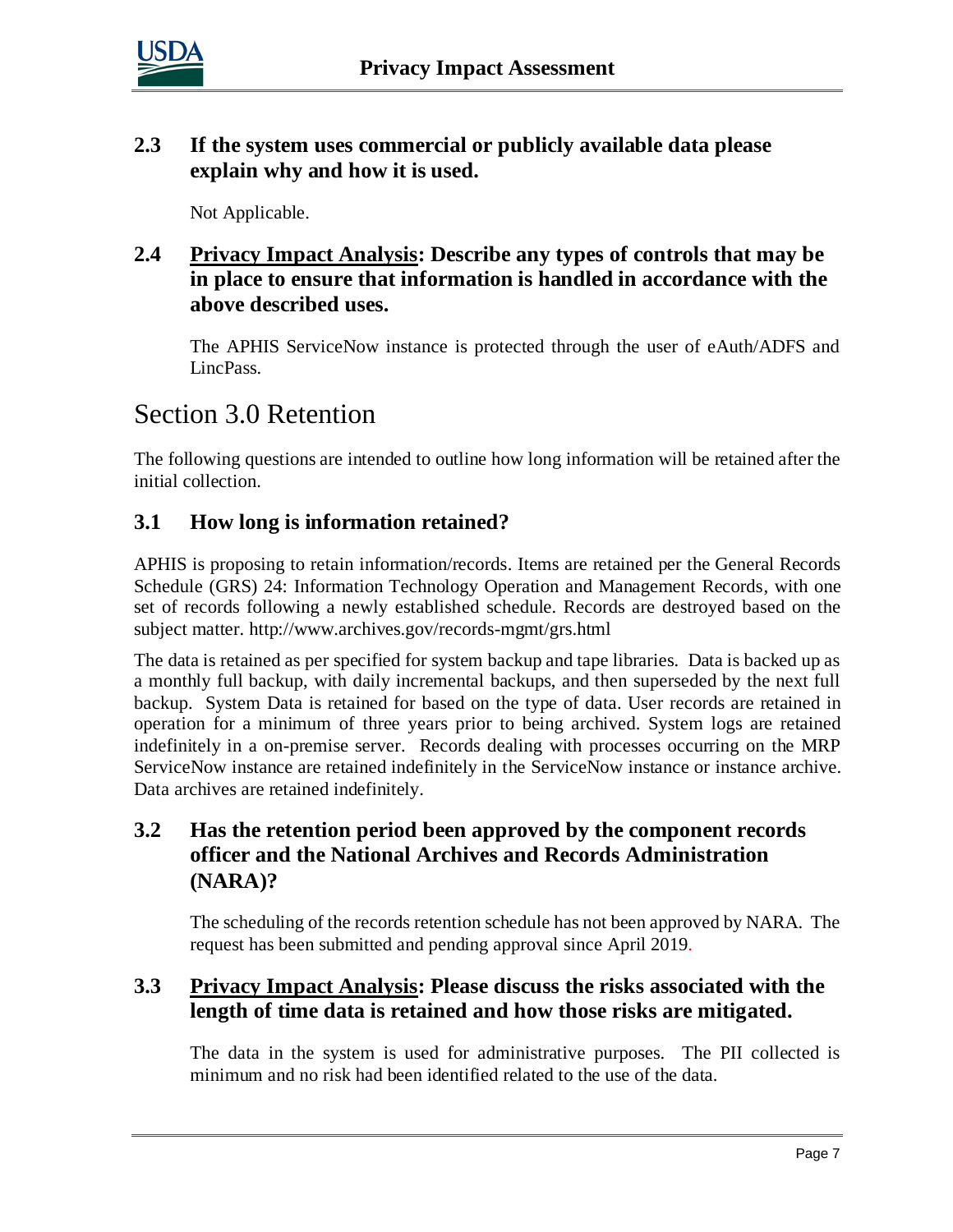

## Section 4.0 Internal Sharing and Disclosure

The following questions are intended to define the scope of sharing within the United States Department of Agriculture.

**4.1 With which internal organization(s) is the information shared, what information is shared and for what purpose?** 

Not Applicable

#### **4.2 How is the information transmitted or disclosed?**

Not Applicable

#### **4.3 Privacy Impact Analysis: Considering the extent of internal information sharing, discuss the privacy risks associated with the sharing and how they were mitigated.**

Not Applicable

## Section 5.0 External Sharing and Disclosure

The following questions are intended to define the content, scope, and authority for information sharing external to USDA which includes Federal, state and local government, and the private sector.

#### **5.1 With which external organization(s) is the information shared, what information is shared, and for what purpose?**

Not Applicable: No data is shared outside of USDA.

**5.2 Is the sharing of personally identifiable information outside the Department compatible with the original collection? If so, is it covered by an appropriate routine use in a SORN? If so, please describe. If not, please describe under what legal mechanism the program or system is allowed to share the personally identifiable information outside of USDA.** 

Not Applicable

**5.3 How is the information shared outside the Department and what security measures safeguard its transmission?** 

Not Applicable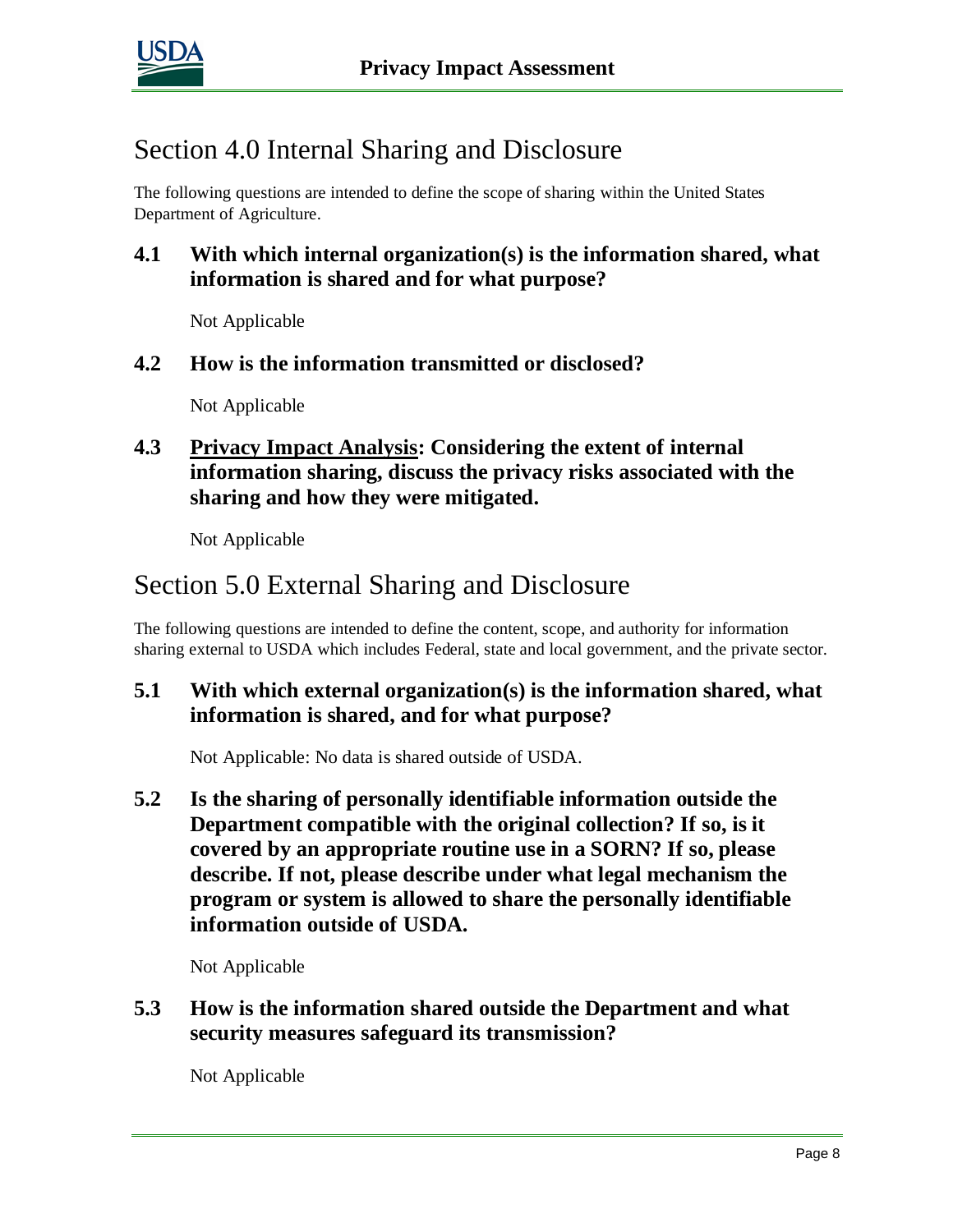

#### **5.4 Privacy Impact Analysis: Given the external sharing, explain the privacy risks identified and describe how they were mitigated.**

Not Applicable

## Section 6.0 Notice

The following questions are directed at notice to the individual of the scope of information collected, the right to consent to uses of said information, and the right to decline to provide information.

#### **6.1 Does this system require a SORN and if so, please provide SORN name and URL.**

No SORN is required under the Privacy Act.

#### **6.2 Was notice provided to the individual prior to collection of information?**

There is no notification provided to the individual prior to the collection of the information because the potential data, if any, is provided on a voluntary basis by the callers to the helpdesk.

#### **6.3 Do individuals have the opportunity and/or right to decline to provide information?**

Yes, providing personal information is at the discretion of the customer leaving contact information.

#### **6.4 Do individuals have the right to consent to particular uses of the information? If so, how does the individual exercise the right?**

Yes, users have the right to provide or not provide required information. If the individual refused to provide required information, then the system will not continue processing the customer's request.

#### **6.5 Privacy Impact Analysis: Describe how notice is provided to individuals, and how the risks associated with individuals being unaware of the collection are mitigated.**

All users who access the APHIS ServiceNow application are presented with the standard USDA warning banner that must be acknowledged prior to logging into the system.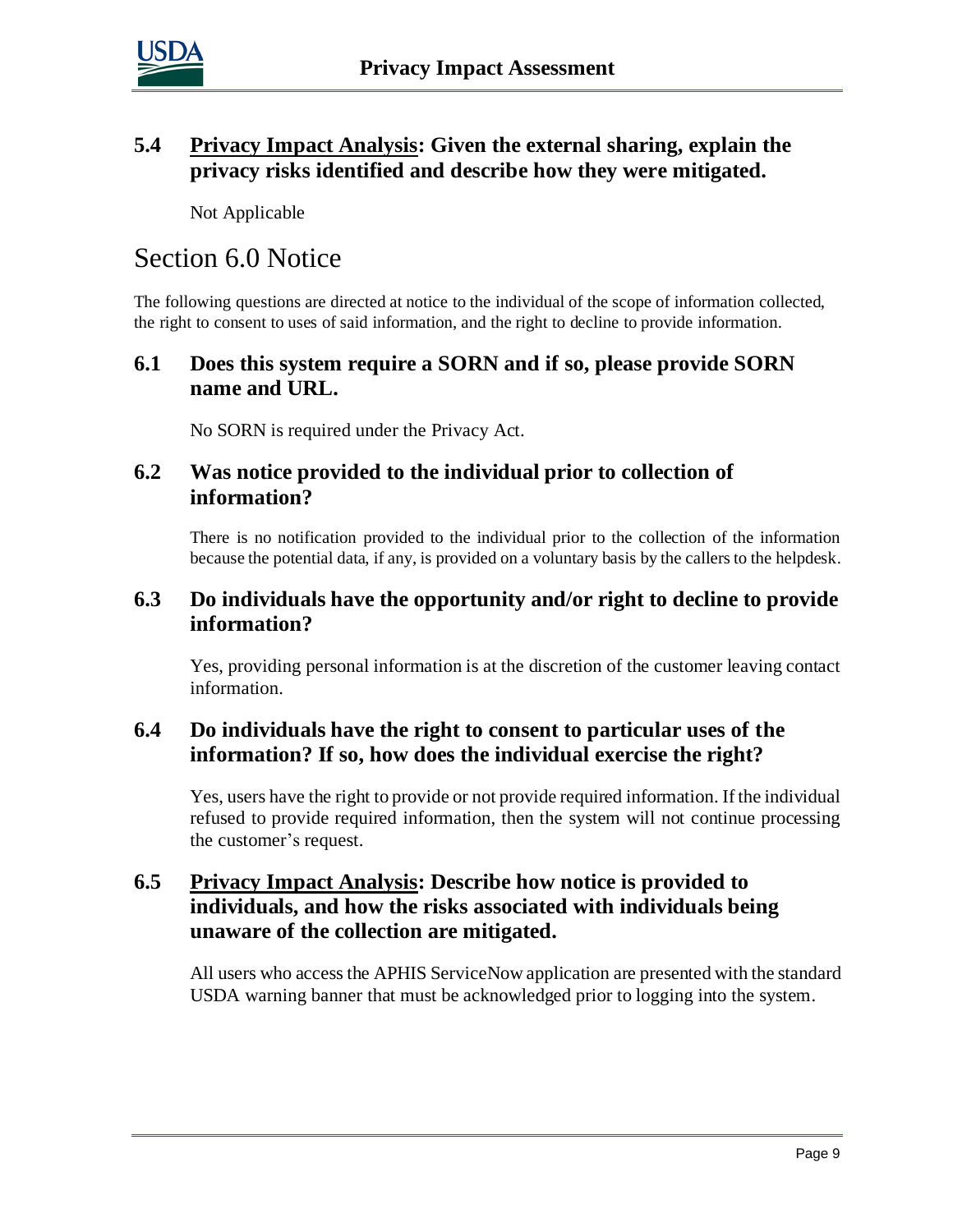

## Section 7.0 Access, Redress and Correction

The following questions are directed at an individual's ability to ensure the accuracy of the information collected about them.

#### **7.1 What are the procedures that allow individuals to gain access to their information?**

Through the APHIS ServiceNow Self-Service Portal, customers can see part of their profile and can notify us of changes. APHIS employees can update their information through self-service tools provided by USDA-OCIO Client Experience Center (CEC) which updates the USDA Enterprise Active Directory (EAD). Those changes would be pushed down to their APHIS ServiceNow profile.

#### **7.2 What are the procedures for correcting inaccurate or erroneous information?**

The customer is contacted to correct the email address. Phone numbers are verified whenever a customer calls in. The data is checked for accuracy by the customer when entering ticket information into the service desk solution. Information about internal customers' contact information is automatically pulled directly from Active Directory when the correct customer is selected in the search box. For eAuthentication related system access and transactions, eAuthentication does this externally, and is not part of the APHIS Enterprise Infrastructure (AEI) boundary.

#### **7.3 How are individuals notified of the procedures for correcting their information?**

User information for customers internal to the USDA are updated automatically by the USDA Enterprise Active Directory. These customers are notified by the USDA Office of the Chief Information Officer (OCIO) of their ability to update their information via self-service options hosted on the USDA OCIO Client Experience Center (CEC) Digital Workspace. External customers are able to update their information via the APHIS or AMS HelpDesk they contact for support. Customers receive automated notifications supplying them with information on whom to contact for assistance.

#### **7.4 If no formal redress is provided, what alternatives are available to the individual?**

See 7.1 comment and/or submit a Privacy Act request.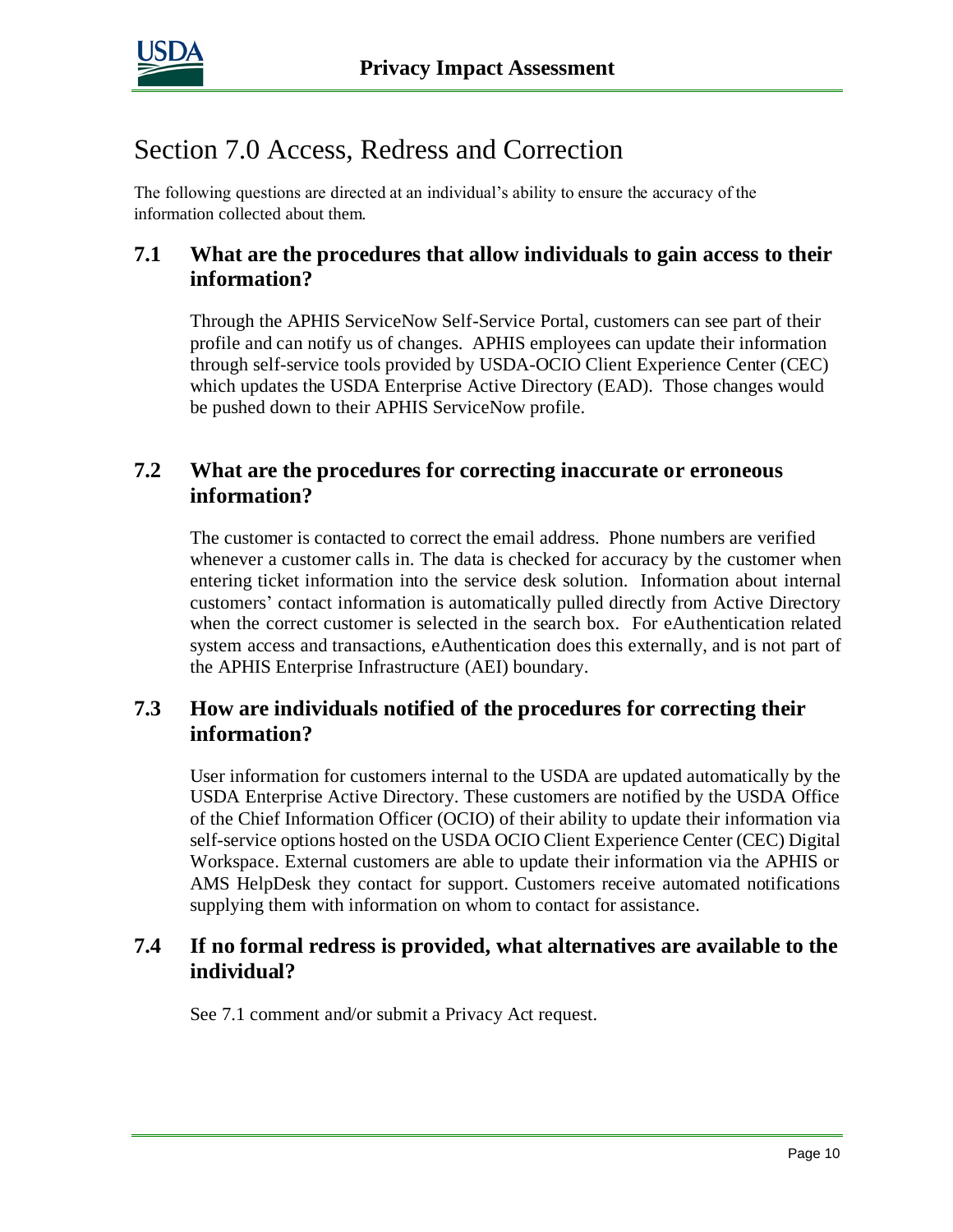

#### **7.5 Privacy Impact Analysis: Please discuss the privacy risks associated with the redress available to individuals and how those risks are mitigated.**

There is no identified risk associated with the redress.

## Section 8.0 Technical Access and Security

The following questions are intended to describe technical safeguards and security measures.

#### **8.1 What procedures are in place to determine which users may access the system and are they documented?**

APHIS implements a Rules of Behavior (ROB) for which all users must consent prior to being granted systems credentials for access. The system inherits the USDA implementation of User Security Awareness training which is provided annually by the Department.

#### **8.2 Will Department contractors have access to the system?**

Yes

#### **8.3 Describe what privacy training is provided to users either generally or specifically relevant to the program or system?**

APHIS Marketing and Regulatory Programs Business Services (MRPBS), under the information Systems Security Manager (ISSM) staff, administers and tracks APHIS Security & Privacy training. Training is required annually and the records are maintained as part of office documentation for employees and contractors.

#### **8.4 Has Certification & Accreditation been completed for the system or systems supporting the program?**

Yes, the Assessment &Authorization was granted on February 24, 2016.

#### **8.5 What auditing measures and technical safeguards are in place to prevent misuse of data?**

All users are required to have an individual user account (level 2 eAuth account) as well as a user account within APHIS ServiceNow to access the system. Defined user roles and record access controls provide appropriate access to data. Administrators regularly audit access.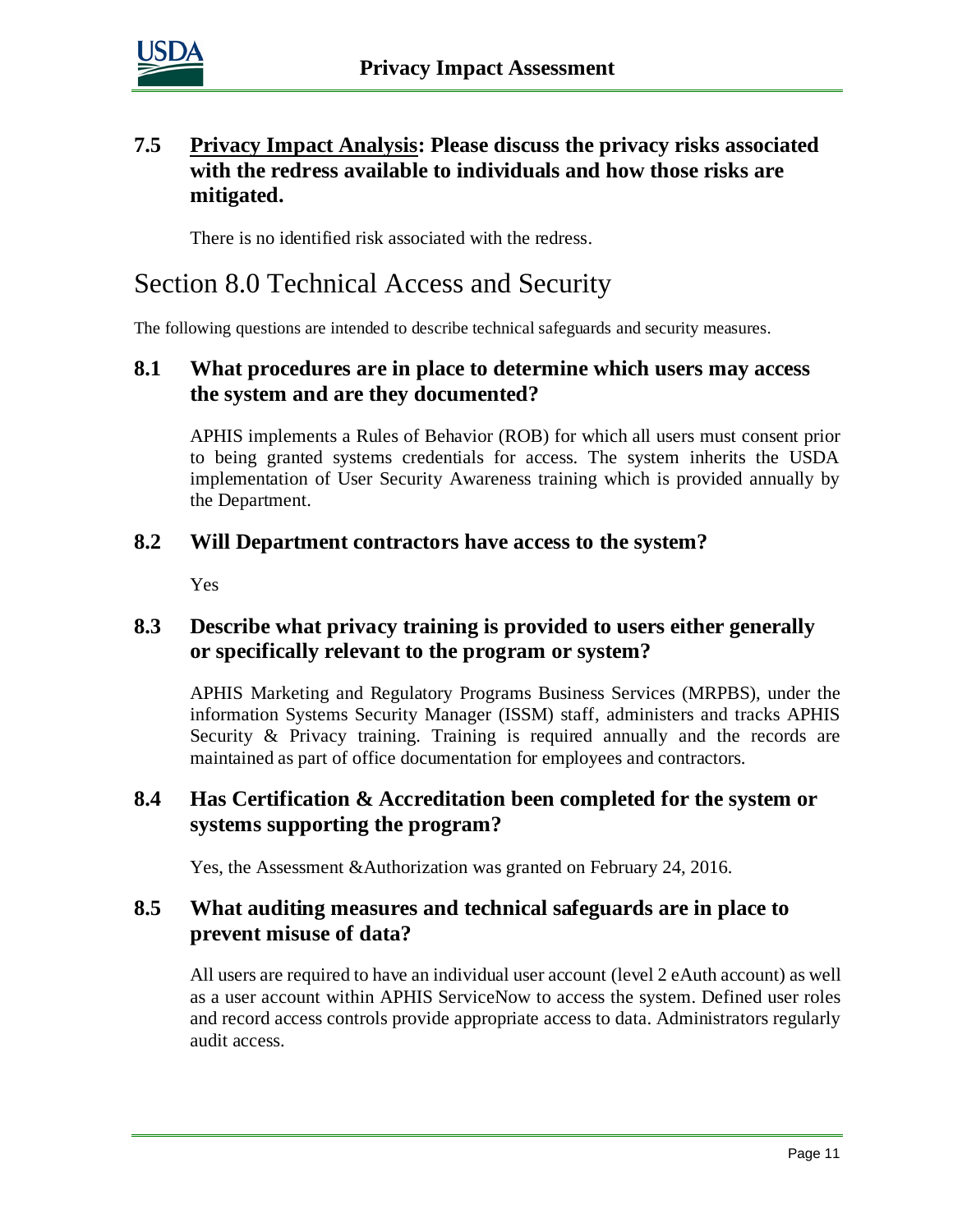

**8.6 Privacy Impact Analysis: Given the sensitivity and scope of the information collected, as well as any information sharing conducted on the system, what privacy risks were identified and how do the security controls mitigate them?** 

Not Applicable

## Section 9.0 Technology

The following questions are directed at critically analyzing the selection process for any technologies utilized by the system, including system hardware and other technology.

#### **9.1 What type of project is the program or system?**

The APHIS ServiceNow instance is a platform-as-a-service offering (managed, hosted service) that includes all required hardware, network, software, user administration, system / application monitoring, maintenance / administration and other required management activities to automate the following IT enterprise support functions:

- Change Management.
- Release & Deployment Management;
- Service desk (incident management);
- Problem management;
- Knowledge management;
- Service request and service catalog; and,
- Service Asset & Configuration Management; Hardware and Software Asset Management.

#### **9.2 Does the project employ technology which may raise privacy concerns? If so please discuss their implementation.**

The system does not utilize any technologies that would raise the privacy concerns.

## Section 10.0 Third Party Websites/Applications

The following questions are directed at critically analyzing the privacy impact of using third party websites and/or applications.

#### **10.1 Has the System Owner (SO) and/or Information Systems Security Program Manager (ISSPM) reviewed Office of Management and**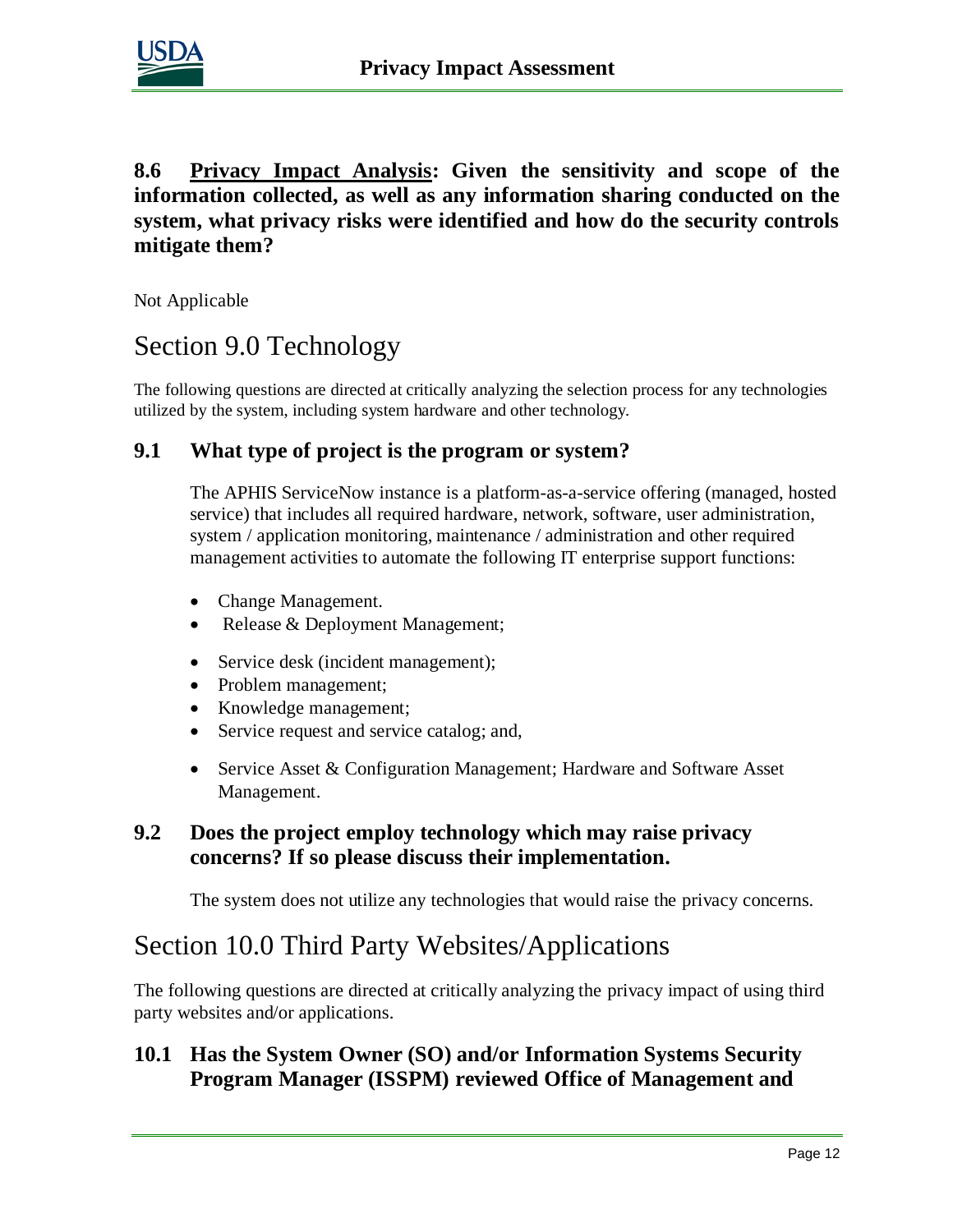

**Budget (OMB) memorandums M-10-22 "Guidance for Online Use of Web Measurement and Customization Technology" and M-10-23 "Guidance for Agency Use of Third-Party Websites and Applications"?**

Yes

#### **10.2 What is the specific purpose of the agency's use of 3rd party websites and/or applications?**

3<sup>rd</sup> party websites and applications are not being used in conjunction with the MRP APHIS ServiceNow Platform as a Service.

#### **10.3 What personally identifiable information (PII) will become available through the agency's use of 3rd party websites and/or applications.**

PII collected in the system includes Name, Address, and contact information (Phone, email, etc.) is either collected automatically for the internal user/employee from the USDA Enterprise Active directory or volunteered by the external customer or member of the public. This information is not shared external to the MRP ServiceNow Platform via 3rd party application or website.

#### **10.4 How will the PII that becomes available through the agency's use of 3 rd party websites and/or applications be used?**

Not applicable

#### **10.5 How will the PII that becomes available through the agency's use of 3 rd party websites and/or applications be maintained and secured?**

This information is maintained and accessed only by those who have a distinct role granted to them by the MRP ServiceNow Administrator and the customer themselves via public facing web portal. This information is encrypted at rest and in transit which being completely contained withing the ServiceNow FedRAMP HI government community cloud and not shared outside of the MRP APHIS ServiceNow platform.

#### **10.6 Is the PII that becomes available through the agency's use of 3rd party websites and/or applications purged periodically?**

Not Applicable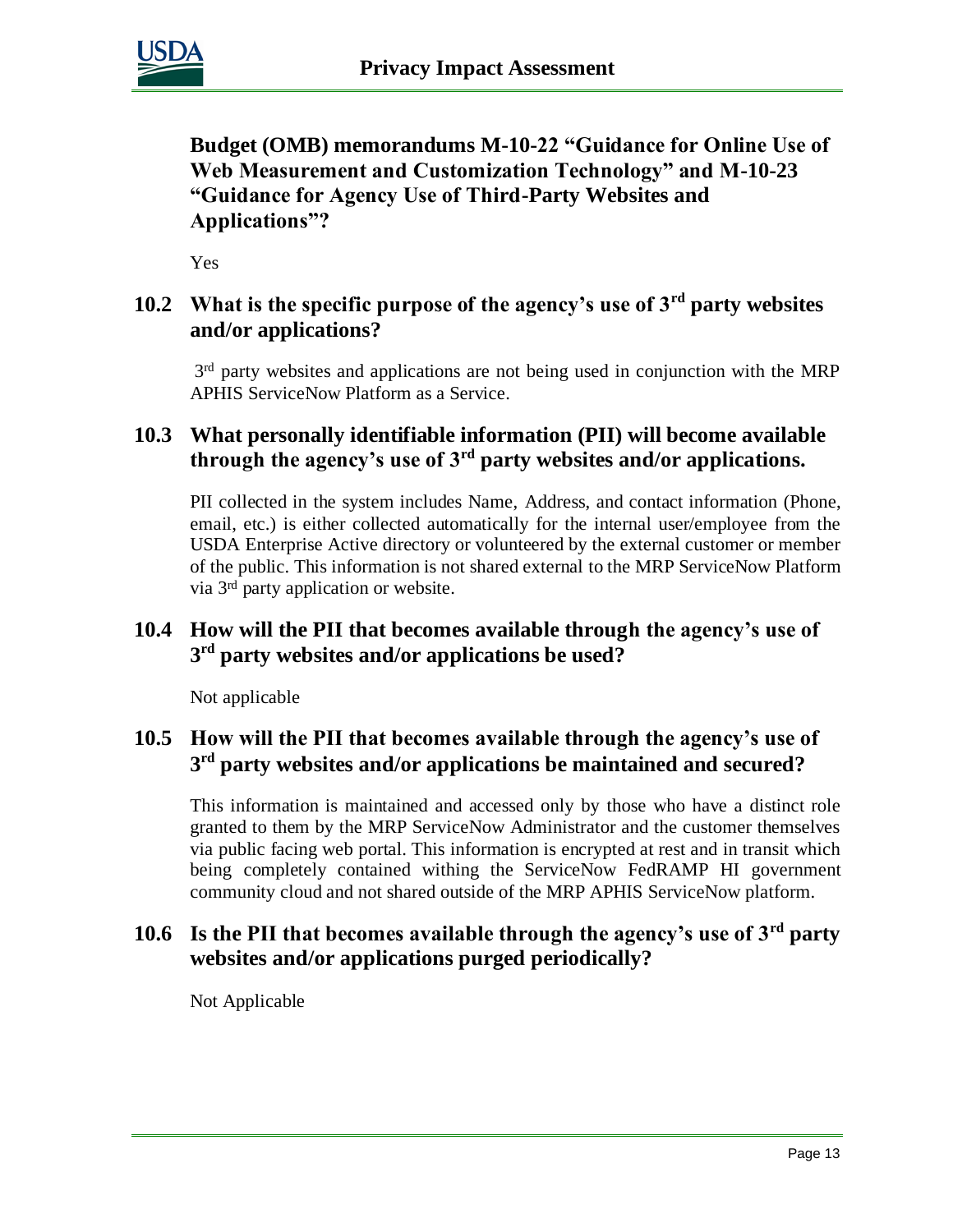

**10.7 Who will have access to PII that becomes available through the agency's use of 3rd party websites and/or applications?**

Not applicable

#### **10.8 With whom will the PII that becomes available through the agency's use of 3rd party websites and/or applications be shared - either internally or externally?**

PII is only available for use in IT Service, Business, and Operations management processes within the MRP ServiceNow platform by authorized users

**10.9 Will the activities involving the PII that becomes available through the agency's use of 3rd party websites and/or applications require either the creation or modification of a system of records notice (SORN)?**

Not Applicable

**10.10 Does the system use web measurement and customization technology?**

No

**10.11 Does the system allow users to either decline to opt-in or decide to opt-out of all uses of web measurement and customization technology?**

Not Applicable

#### **10.12 Privacy Impact Analysis: Given the amount and type of PII that becomes available through the agency's use of 3rd party websites and/or applications, discuss the privacy risks identified and how they were mitigated.**

Not Applicable PII stored within the MRP ServiceNow Platform is in not accessible from unlicensed users and not shared externally. Only trained, licensed fulfillers are allowed to access information that may be deemed PII. These fulfillers are only granted access to the system upon request to and approval by the system administrator(s) and governed by USDA Information Security, IT Rules of Behavior, and Privileged Access regulation and policy surrounding the use of PII. Customers are notified of the Terms and